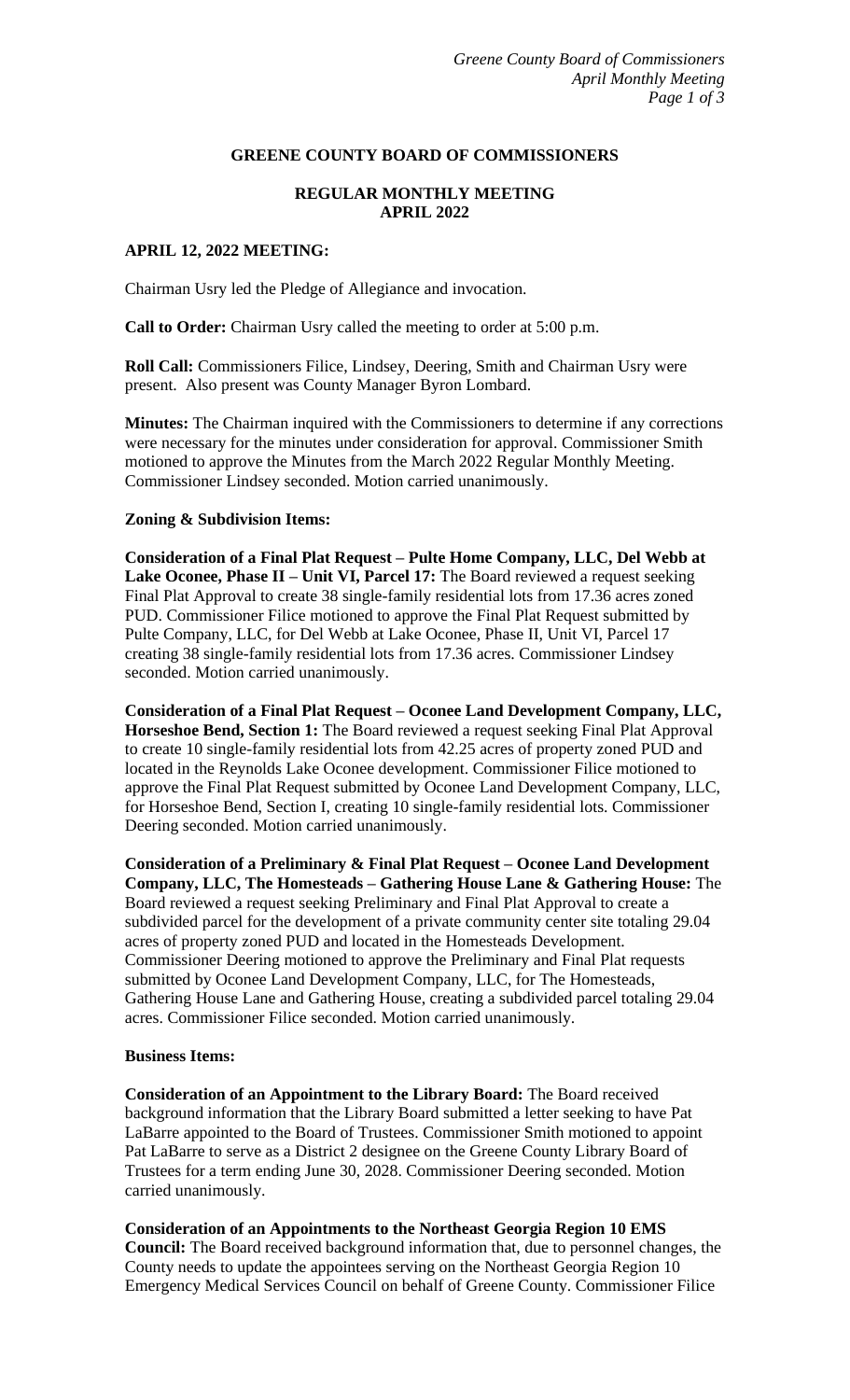motioned to appoint Anna Sheridan and Byron Lombard to the Northeast Georgia Region 10 Emergency Medical Services Council to represent Greene County. Commissioner Lindsey seconded. Motion carried unanimously.

**Consideration of a Request to Abandon a Road – Thompson Town Road:** The Board received background information that there should be consideration given to the County abandoning Thompson Town Road, with County Manager Lombard noting that the road is not considered a road that serves a substantial public purpose. He added that the County owns no right-of-way along the road and that most property owners along the road favor abandonment. Commissioner Smith motioned to move forward with the legal steps necessary to solicit input on the possibility of abandoning Thompson Town Road. Commissioner Lindsey seconded. Motion carried unanimously.

**Consideration of a GDOT Grant Contract for Airport Funding:** The Board received background information that the Georgia Department of Transportation was preparing contracts for Airport projects and that said contracts would need to executed quickly upon receipt. Commissioner Lindsey motioned to authorize execution of the contract or contracts with the Georgia Department of Transportation for improvements at the Greene County Airport to include remarking of the runway, reimbursement of land acquisition costs, design services for taxiway safety improvements and apron expansion, and the new AWOS with funding of the local match for the AWOS coming from SPLOST VII. Commissioner Deering seconded. Motion carried unanimously.

**Consideration of a Resolution Regarding Littering and Illegal Dumping:** The Board received background information that litter and illegal dumpsites continue to be expensive nuisances. A Resolution was prepared to encourage the County's law enforcement partners, prosecuting personnel, and the Courts that hefty fines and punishment should be levied against individuals found guilty of littering. Commissioner Deering motioned to adopt Resolution Number 2022.4.12 enacting a Zero Tolerance Policy for littering and illegal dumping, and to waive the reading of the Resolution. Commissioner Lindsey seconded. General discussion noted how citizens report concerns over litter and that there was hope the Resolution will have a positive impact. Commissioner Lindsey encouraged people to bag their trash before placing it in the carts, noting that loose trash blowing out of trash trucks was a big part of the problem. Motion carried unanimously.

**Consideration of a Resolution to Rescind Article II, Section 26-22 of Greene County Code:** The Board received background information that the excise tax on car rentals had never been levied or collected and for various reasons it was desired to rescind the County Code provisions levying the tax. Commissioner Lindsey motioned to rescind Article II, Section 26-22 of the Greene County Code of Ordinances to repeal the excise tax for rental of motor vehicles. Commissioner Filice seconded. Commissioner Smith asked why the County would rescind the tax, and County Manager Lombard advised that the excise tax was automatically imposed years ago and to levy it now would be more cumbersome and administratively expensive than the anticipated revenues that would be derived from the tax. Motion carried unanimously.

**Consideration of a Budget Adjustment – Tax Assessors:** The Board received background information about a budget request from the Board of Assessors to reallocate funding from salaries to contract labor. A field appraiser was separated from the County last month, so the Assessors prefer to utilize a contractor to complete required field work to measure and value new construction as recruiting a replacement appraiser will be difficult, and not timely for completion of the 2022 Tax Digest. Commissioner Smith motioned to approve the necessary budget adjustments to reallocate budgeted personnel funding in the Tax Assessors FY2022 Budget to retain McCormick Solutions to perform appraisal services through the end of the current fiscal year. Commissioner Deering seconded. Motion carried unanimously.

**Consideration of the Greene County Arena Facility Rental Policy:** The Board received background information regarding the need to adopt a policy to manage rental use of the Greene County Arena facility. Commissioner Deering expressed that she